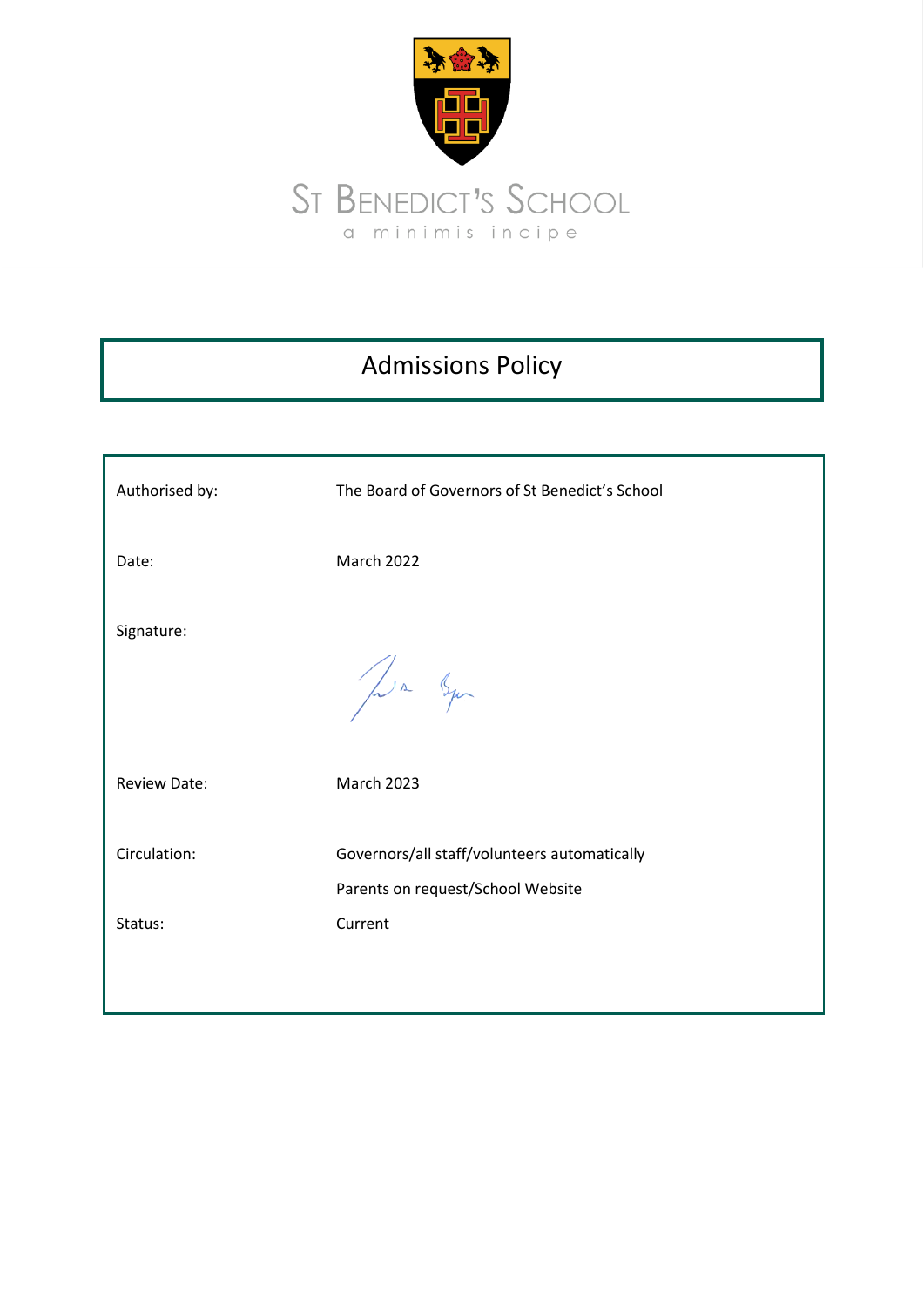# Contents

## **PAGE**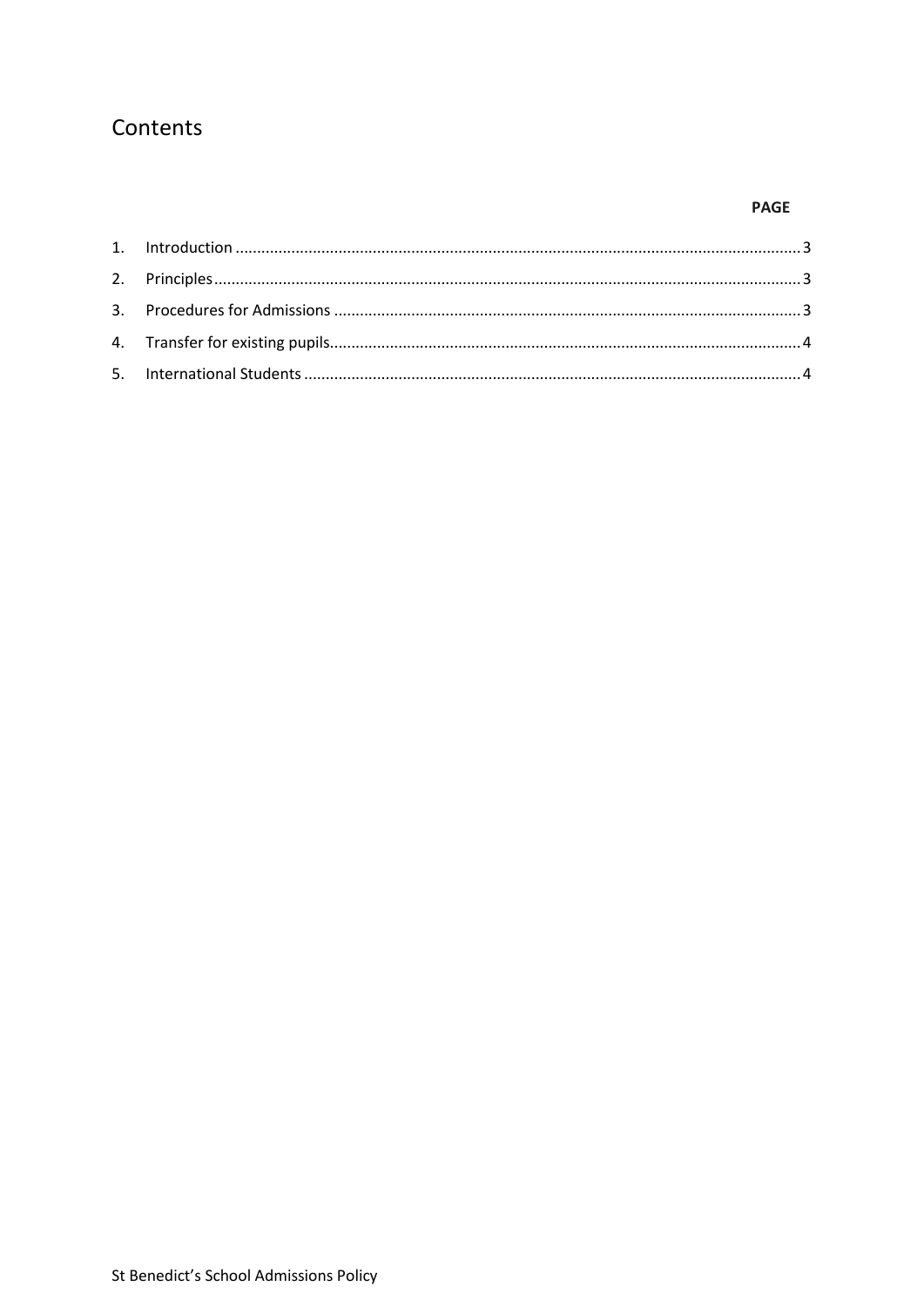#### **This policy applies across the School at all ages from the Early Years Setting to the Sixth Form**

## <span id="page-2-0"></span>**1. Introduction**

Our Benedictine ethos is at the core of the holistic education that is provided by St Benedict's to boys and girls throughout the School from the Nursery to the Sixth Form. St Benedict's has a strong academic record, and the School is committed to supporting its pupils and students so that they can truly develop to their full potential. The school has an impressive sporting tradition and has a highly regarded music department. The School also offers excellent opportunities in the performing arts as well as a wide range of other co-curricular activities including extensive opportunities for community service.

St Benedict's School is committed to providing an environment which values and includes all pupils, staff, parents and visitors regardless of their educational, physical, sensory, social, spiritual, emotional and cultural needs. It is further committed to challenging attitudes about disability and accessibility and to developing a culture of awareness, tolerance and inclusion. Where it is practicable to make reasonable adjustments to enable a prospective pupil to take up a place at the School and to satisfy the current admissions criteria, the School is committed to providing those reasonable adjustments.

#### <span id="page-2-1"></span>**2. Principles**

St Benedict's School is an independent Catholic day school offering education at Nursery, Junior and Senior School levels. Entry to the School is by a process of academic selection in which religious background and other abilities are also taken into account. We aim to select boys and girls who are academically above average ability. The School is open to prospective pupils of all races, nationalities and religions, including those of no specific faith.

Pupils are considered for the year group appropriate to their age. An individual would only be placed out of year in exceptional circumstances and at the discretion of the Headmaster. The selection process for entry to the school usually includes an academic assessment, interview and receipt of a School Reference from the candidate's current school. The final decision relating to admissions is made by the Headmaster. The admissions process is managed by the Registrar. The Headmaster's decision is final. It is a condition of admission to the School that parents accept the School's Terms and Conditions.

## <span id="page-2-2"></span>**3. Procedures for Admissions**

Children are eligible to join the Nursery in the academic term following their third birthday, when they are three years and three months of age. Children are observed during a short play session in order to assess readiness for entry into the Nursery at 3+, must be able to feed themselves and we encourage that they are toilet trained prior to joining us. The main intake of children is into Pre-Prep 1 (Reception) at 4+. Children seeking admission to the Pre-Prep department are usually assessed during the Michaelmas term. Using the School's criteria for admission, children are observed in a classroom situation and asked to carry out certain tasks individually and in small groups. The offer of a place is subject to the successful outcome of the assessment morning and a parental interview with the Junior School Headmaster.

There is a smaller intake of children at 7+ for entry to Lower Prep (Year 3), when assessment is formal, and at other times for occasional entry, if places are available. Children seeking admission to the Junior department are assessed in literacy, numeracy and verbal reasoning, and the prospective pupil and parents attend an interview with the Junior School Headmaster.